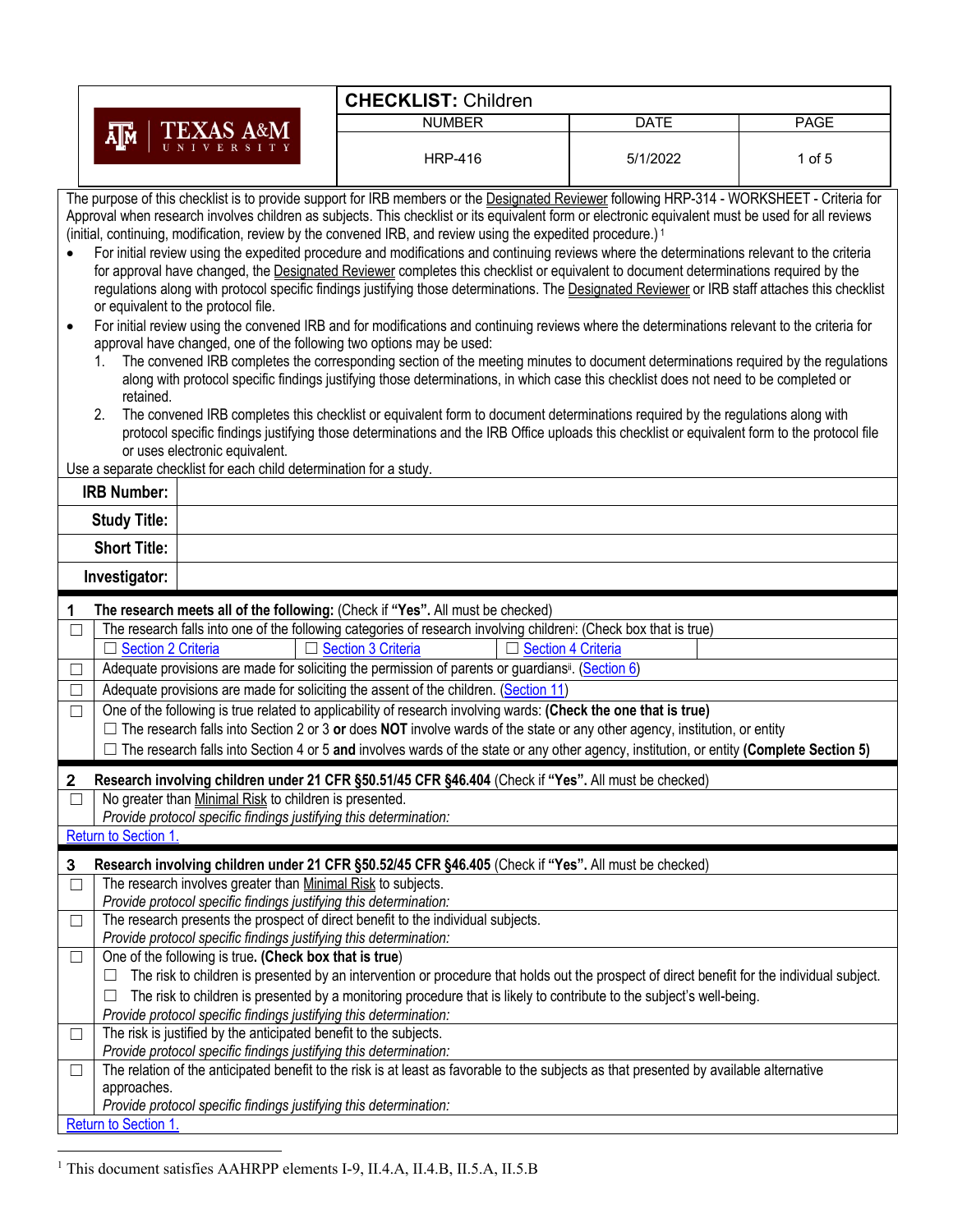|                             |                                                                                                                                                                                                                                                                                                                                                                 | <b>CHECKLIST: Children</b>                                                                                                                                                                                                                                                                                                                                                                                                                                                                                                          |             |             |
|-----------------------------|-----------------------------------------------------------------------------------------------------------------------------------------------------------------------------------------------------------------------------------------------------------------------------------------------------------------------------------------------------------------|-------------------------------------------------------------------------------------------------------------------------------------------------------------------------------------------------------------------------------------------------------------------------------------------------------------------------------------------------------------------------------------------------------------------------------------------------------------------------------------------------------------------------------------|-------------|-------------|
|                             |                                                                                                                                                                                                                                                                                                                                                                 | <b>NUMBER</b>                                                                                                                                                                                                                                                                                                                                                                                                                                                                                                                       | <b>DATE</b> | <b>PAGE</b> |
| <b>TEXAS A&amp;M</b><br>λ∏м | <b>HRP-416</b>                                                                                                                                                                                                                                                                                                                                                  | 5/1/2022                                                                                                                                                                                                                                                                                                                                                                                                                                                                                                                            | 2 of 5      |             |
| 4                           | Research involving children under 21 CFR §50.53/45 CFR §46.406 (Check if "Yes". All must be checked)                                                                                                                                                                                                                                                            |                                                                                                                                                                                                                                                                                                                                                                                                                                                                                                                                     |             |             |
| $\Box$                      | Provide protocol specific findings justifying this determination:                                                                                                                                                                                                                                                                                               | The research involves greater than Minimal Risk to children presented by an intervention or procedure that does not hold out the prospect<br>of direct benefit for the individual subject, or by a monitoring procedure which is not likely to contribute to the well-being of the subject.                                                                                                                                                                                                                                         |             |             |
| □                           | checked.)                                                                                                                                                                                                                                                                                                                                                       | The risk represents a minor increase over Minimal Risk where the researcher has presented sufficient evidence that the procedures,<br>population, and the qualifications of research personnel support all of the following to be true:ill (Check boxes that are true. All must be<br>$\Box$ The increase in the probability and magnitude of harm is only slightly more than minimal risk.<br>$\Box$ Any potential harms associated with the procedure will be transient and reversible in consideration of the nature of the harm |             |             |
|                             | (restricted to time of procedure or short post-experimental period).<br>harm associated with the procedure.                                                                                                                                                                                                                                                     | $\Box$ There is no, or an extremely small probability, that participants will experience as severe the potential pain, discomfort, stress, or                                                                                                                                                                                                                                                                                                                                                                                       |             |             |
| $\Box$                      | Provide protocol specific findings justifying this determination:<br>The intervention or procedure presents experiences to subjects that are reasonably commensurate with those inherent in their actual or<br>expected medical, dental, psychological, social, or educational situations.<br>Provide protocol specific findings justifying this determination: |                                                                                                                                                                                                                                                                                                                                                                                                                                                                                                                                     |             |             |
| ப                           | The intervention or procedure is likely to yield generalizable knowledge about the subjects' disorder or condition which is of vital importance<br>for the understanding or amelioration of the subjects' disorder or condition.<br>Provide protocol specific findings justifying this determination:                                                           |                                                                                                                                                                                                                                                                                                                                                                                                                                                                                                                                     |             |             |
|                             | Return to Section 1.                                                                                                                                                                                                                                                                                                                                            |                                                                                                                                                                                                                                                                                                                                                                                                                                                                                                                                     |             |             |
| 5                           | Research involving wards of the state or any other agency, institution, or entity under 21 CFR §50.56/45 CFR §46.409 (Check if<br>"Yes". All must be checked)                                                                                                                                                                                                   |                                                                                                                                                                                                                                                                                                                                                                                                                                                                                                                                     |             |             |
| ш                           | One of the following is true: (Check box that is true)                                                                                                                                                                                                                                                                                                          |                                                                                                                                                                                                                                                                                                                                                                                                                                                                                                                                     |             |             |
|                             | $\Box$ The research is related to their status as wards.<br>subjects are not wards.<br>Provide protocol specific findings justifying this determination:                                                                                                                                                                                                        | $\Box$ The research is conducted in schools, camps, hospitals, institutions, or similar settings in which the majority of children involved as                                                                                                                                                                                                                                                                                                                                                                                      |             |             |
| $\Box$                      | loco parentis for research approved under §50.53 or §50.54/§46.406 or §46.407.<br>Provide protocol specific findings justifying this determination:                                                                                                                                                                                                             | An advocate will be appointed for each child who is a ward, in addition to any other individual acting on behalf of the child as guardian or in                                                                                                                                                                                                                                                                                                                                                                                     |             |             |
|                             | the child's participation in the research.<br>Provide protocol specific findings justifying this determination:                                                                                                                                                                                                                                                 | The advocate will have the background and experience to act in, and will agree to act in, the best interests of the child for the duration of                                                                                                                                                                                                                                                                                                                                                                                       |             |             |
|                             | the guardian organization.<br>Provide protocol specific findings justifying this determination:                                                                                                                                                                                                                                                                 | The advocate is not associated in any way (except in the role as advocate or member of the IRB) with the research, the investigator(s), or                                                                                                                                                                                                                                                                                                                                                                                          |             |             |
|                             | Return to Section 1.                                                                                                                                                                                                                                                                                                                                            |                                                                                                                                                                                                                                                                                                                                                                                                                                                                                                                                     |             |             |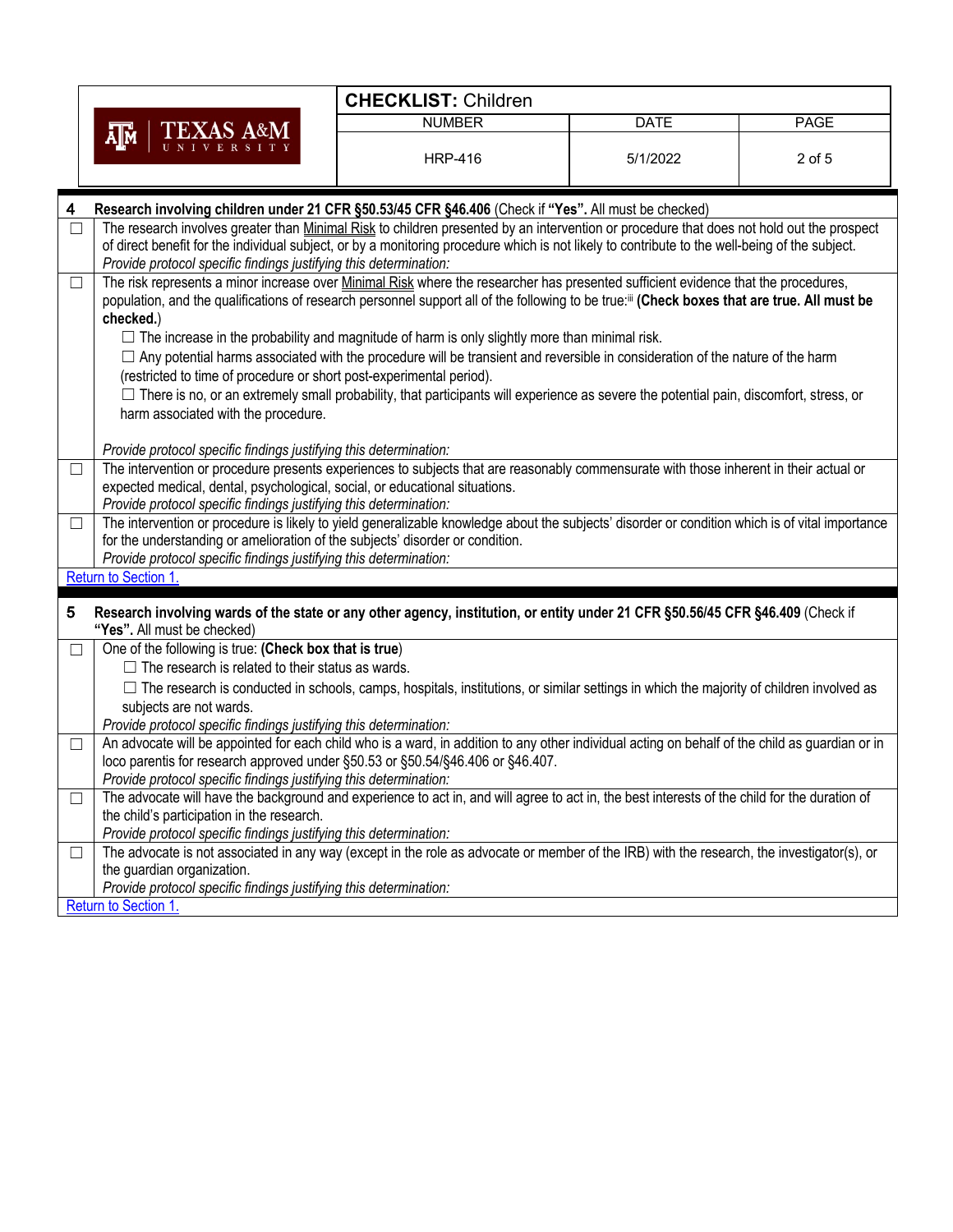|                           |                                                                                                                                                                                                                               | <b>CHECKLIST: Children</b>                                                                                                          |             |      |
|---------------------------|-------------------------------------------------------------------------------------------------------------------------------------------------------------------------------------------------------------------------------|-------------------------------------------------------------------------------------------------------------------------------------|-------------|------|
|                           |                                                                                                                                                                                                                               | <b>NUMBER</b>                                                                                                                       | <b>DATE</b> | PAGE |
| <b>TEXAS A&amp;M</b><br>ᄴ |                                                                                                                                                                                                                               |                                                                                                                                     |             |      |
|                           | <b>HRP-416</b>                                                                                                                                                                                                                | 5/1/2022                                                                                                                            | 3 of 5      |      |
| 6                         | Adequate provisions for soliciting the permission of parents or guardians (Check if "Yes". All must be checked)                                                                                                               |                                                                                                                                     |             |      |
|                           | One of the following is true: (Check box that is true)                                                                                                                                                                        |                                                                                                                                     |             |      |
|                           |                                                                                                                                                                                                                               | Permission is to be obtained from both parents unless one parent is deceased, unknown, incompetent, or not reasonably available, or |             |      |
|                           |                                                                                                                                                                                                                               | when only one parent has legal responsibility for the care and custody of the child.                                                |             |      |
|                           | $\Box$                                                                                                                                                                                                                        | Permission of one parent is sufficient even if the other parent is alive, known, competent, reasonably available, and shares legal  |             |      |
|                           |                                                                                                                                                                                                                               | responsibility for the care and custody of the child. (Cannot be selected for Section 4 or 5 criteria)                              |             |      |
|                           | Parental permission is waived under criteria in 7<br>$\Box$                                                                                                                                                                   |                                                                                                                                     |             |      |
|                           | Parental permission is waived under criteria in 8<br>$\Box$                                                                                                                                                                   |                                                                                                                                     |             |      |
|                           | Parental permission is waived under criteria in Section 19<br>$\Box$                                                                                                                                                          |                                                                                                                                     |             |      |
|                           | Parental permission is waived under criteria in 0<br>Return to Section 1.                                                                                                                                                     |                                                                                                                                     |             |      |
|                           |                                                                                                                                                                                                                               |                                                                                                                                     |             |      |
| 7                         | Waiver of Parental Permission under 45 CFR §46.408(c) (Check if "Yes". All must be checked)                                                                                                                                   |                                                                                                                                     |             |      |
|                           | The research is not FDA-regulated.                                                                                                                                                                                            |                                                                                                                                     |             |      |
| П                         | The research does not involve non-viable neonates.                                                                                                                                                                            |                                                                                                                                     |             |      |
| $\Box$                    | The research protocol is designed for conditions or for a subject population for which parental or guardian permission is not a reasonable                                                                                    |                                                                                                                                     |             |      |
|                           | requirement to protect the subjects.                                                                                                                                                                                          |                                                                                                                                     |             |      |
|                           | Provide protocol specific findings justifying this determination:                                                                                                                                                             |                                                                                                                                     |             |      |
| $\Box$                    | An appropriate mechanism for protecting the children who will participate as subjects in the research is substituted.<br>Provide protocol specific findings justifying this determination:                                    |                                                                                                                                     |             |      |
| $\Box$                    | The waiver is not inconsistent with Federal, State, or local law.                                                                                                                                                             |                                                                                                                                     |             |      |
|                           | Provide protocol specific findings justifying this determination:                                                                                                                                                             |                                                                                                                                     |             |      |
|                           | Return to Section 1                                                                                                                                                                                                           |                                                                                                                                     |             |      |
| 8                         | Waiver of Parental Permission under 45 CFR §46.116(f) (Check if "Yes". All must be checked)                                                                                                                                   |                                                                                                                                     |             |      |
|                           | The research is not FDA-regulated.                                                                                                                                                                                            |                                                                                                                                     |             |      |
| П                         | The research does not involve non-viable neonates.                                                                                                                                                                            |                                                                                                                                     |             |      |
| $\Box$                    | The research involves no more than Minimal Risk to the subjects.                                                                                                                                                              |                                                                                                                                     |             |      |
|                           | Provide protocol specific findings justifying this determination:                                                                                                                                                             |                                                                                                                                     |             |      |
| $\Box$                    | The waiver or alteration will not adversely affect the rights and welfare of the subjects.                                                                                                                                    |                                                                                                                                     |             |      |
|                           | Provide protocol specific findings justifying this determination:                                                                                                                                                             |                                                                                                                                     |             |      |
| □                         | The research could not practicably be carried out without the waiver or alteration<br>Provide protocol specific findings justifying this determination:                                                                       |                                                                                                                                     |             |      |
| $\Box$                    | Whenever appropriate, the subjects will be provided with additional pertinent information after participation.                                                                                                                |                                                                                                                                     |             |      |
|                           | Provide protocol specific findings justifying this determination:                                                                                                                                                             |                                                                                                                                     |             |      |
| □                         | If the research involves using identifiable private information or identifiable biospecimens, the research could NOT practicably be carried out                                                                               |                                                                                                                                     |             |      |
|                           | without using such information or biospecimens in an identifiable format. (N/A if research is subject to Pre-2018 Requirements OR if                                                                                          |                                                                                                                                     |             |      |
|                           | research does not use identifiable private information or biospecimens) $\Box$ N/A                                                                                                                                            |                                                                                                                                     |             |      |
|                           | Provide protocol specific findings justifying this determination:                                                                                                                                                             |                                                                                                                                     |             |      |
| $\Box$                    | Waiver of consent for the storage, maintenance, or secondary research use of the identifiable private information or identifiable                                                                                             |                                                                                                                                     |             |      |
|                           | biospecimens cannot be granted for those who refused to provide broad consent. (N/A if research is subject to Pre-2018 Requirements                                                                                           |                                                                                                                                     |             |      |
|                           | OR broad consent not used for the research) $\Box$ N/A                                                                                                                                                                        |                                                                                                                                     |             |      |
| $\Box$                    | Alteration of the consent process can only omit or alter the basic and/or additional elements of consent <sup>2</sup> . (N/A if research is subject to                                                                        |                                                                                                                                     |             |      |
|                           | Pre-2018 Requirements OR if waiving informed consent) □ N/A<br><b>Return to Section 1</b>                                                                                                                                     |                                                                                                                                     |             |      |
|                           |                                                                                                                                                                                                                               |                                                                                                                                     |             |      |
| 9                         | Waiver of Parental Permission under FDA Guidance "IRB Waiver or Alteration of Informed Consent for Clinical Investigations<br>Involving No More Than Minimal Risk to Human Subjects"iv (Check if "Yes." All must be checked.) |                                                                                                                                     |             |      |
|                           | The research IS FDA-regulated.                                                                                                                                                                                                |                                                                                                                                     |             |      |
|                           |                                                                                                                                                                                                                               |                                                                                                                                     |             |      |

 $^2$  An IRB may approve a consent procedure that omits some, or alters some or all, of the elements of informed consent set forth in 45 CFR 46.116(b) and (c). An IRB may not omit or alter any of the requirements described in 45 CFR 46.116(a). If a broad consent procedure is used, an IRB may not omit or alter any of the elements required under 45 CFR 46.116(d).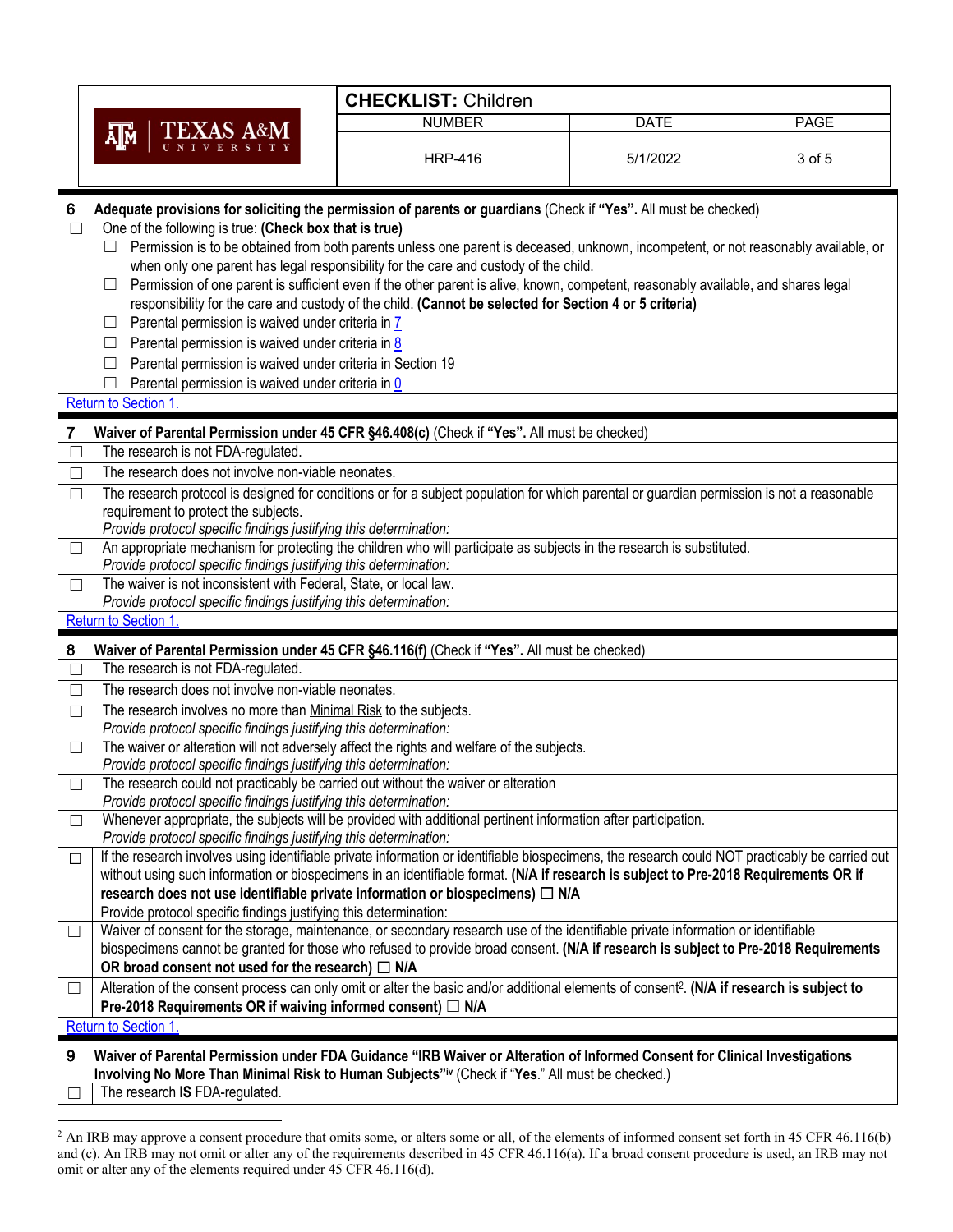|        |                                                                                                                                                                                                     | <b>CHECKLIST: Children</b>                                                                                                                |             |             |
|--------|-----------------------------------------------------------------------------------------------------------------------------------------------------------------------------------------------------|-------------------------------------------------------------------------------------------------------------------------------------------|-------------|-------------|
|        | <b>TEXAS A&amp;M</b>                                                                                                                                                                                | <b>NUMBER</b>                                                                                                                             | <b>DATE</b> | <b>PAGE</b> |
|        | ĀГм                                                                                                                                                                                                 | <b>HRP-416</b>                                                                                                                            | 5/1/2022    | 4 of 5      |
|        | The clinical investigation involves no more than minimal risk (as defined in 21 CFR 50.3(k) or 56.102(i)) to the subjects.<br>Provide protocol specific findings justifying this determination:     |                                                                                                                                           |             |             |
| $\Box$ | The waiver or alteration will not adversely affect the rights and welfare of the subjects.<br>Provide protocol specific findings justifying this determination:                                     |                                                                                                                                           |             |             |
| $\Box$ | The clinical investigation could not practicably be carried out without the waiver or alteration.<br>Provide protocol specific findings justifying this determination:                              |                                                                                                                                           |             |             |
| $\Box$ | Whenever appropriate, the subjects will be provided with additional pertinent information after participation.<br>Provide protocol specific findings justifying this determination:                 |                                                                                                                                           |             |             |
|        | Return to Section 1.                                                                                                                                                                                |                                                                                                                                           |             |             |
|        | 10 Waiver of Parental Permission under 45 CFR §46.408(c)/45 CFR §46.116(e) (Check if "Yes". All must be checked)                                                                                    |                                                                                                                                           |             |             |
| □      | The research is not FDA-regulated.                                                                                                                                                                  |                                                                                                                                           |             |             |
| □      | The research does not involve non-viable neonates.                                                                                                                                                  |                                                                                                                                           |             |             |
| $\Box$ | The research or demonstration project is to be conducted by or subject to the approval of state or local government officials.<br>Provide protocol specific findings justifying this determination: |                                                                                                                                           |             |             |
| $\Box$ | The research or demonstration project is designed to study, evaluate, or otherwise examine one or more of the following: (Check boxes<br>that are true)                                             |                                                                                                                                           |             |             |
|        | Public benefit or service programs.<br>$\Box$                                                                                                                                                       |                                                                                                                                           |             |             |
|        | Procedures for obtaining benefits or services under those programs.<br>$\Box$                                                                                                                       |                                                                                                                                           |             |             |
|        | Possible changes in or alternatives to those programs or procedures.<br>⊔                                                                                                                           |                                                                                                                                           |             |             |
|        | $\Box$                                                                                                                                                                                              | Possible changes in methods or levels of payment for benefits or services under those programs.                                           |             |             |
|        | Provide protocol specific findings justifying this determination:                                                                                                                                   |                                                                                                                                           |             |             |
| □      | The research could not practicably be carried out without the waiver or alteration.<br>Provide protocol specific findings justifying this determination:                                            |                                                                                                                                           |             |             |
|        | Return to Section 1.                                                                                                                                                                                |                                                                                                                                           |             |             |
|        | 11 Adequate provisions to solicit the assent of children (Check if "Yes". All must be checked)                                                                                                      |                                                                                                                                           |             |             |
| □      | Assent will be obtained from: (Check box that is true)                                                                                                                                              |                                                                                                                                           |             |             |
|        | All children. (Complete Section 13)                                                                                                                                                                 |                                                                                                                                           |             |             |
|        | None of the children. (Complete Section 12)                                                                                                                                                         |                                                                                                                                           |             |             |
|        |                                                                                                                                                                                                     | Some children. (Complete Section 12 and 13. The protocol needs to describe which children will not be asked for assent)                   |             |             |
|        | <b>Return to Section 1</b>                                                                                                                                                                          |                                                                                                                                           |             |             |
|        | 12 Reason why assent is not necessary 45 CFR §46.408(a)/21 CFR §50.55(c) (Check if "Yes". All must be checked)                                                                                      |                                                                                                                                           |             |             |
| $\Box$ | One or more of the following are true. (Check all boxes that are true.)<br>ப                                                                                                                        | The capability of these children (taking into account the ages, maturity, and psychological state of the children involved) is so limited |             |             |
|        | that they cannot reasonably be consulted.                                                                                                                                                           |                                                                                                                                           |             |             |
|        | ப                                                                                                                                                                                                   | The intervention or procedure involved in the research holds out a prospect of direct benefit that is important to the health or well-    |             |             |
|        | being of the children and is available only in the context of the research                                                                                                                          |                                                                                                                                           |             |             |
|        | Assent is waived under Section 14 criteria                                                                                                                                                          |                                                                                                                                           |             |             |
|        | Assent is waived under Section 15 criteria                                                                                                                                                          |                                                                                                                                           |             |             |
|        | Return to Section 1.                                                                                                                                                                                |                                                                                                                                           |             |             |
| 13     | Documentation of assent (Check if "Yes". All must be checked)                                                                                                                                       |                                                                                                                                           |             |             |
| $\Box$ | If "Yes", specify the process for documentation:<br>Investigator will document assent in the consent signature block.                                                                               |                                                                                                                                           |             |             |
|        |                                                                                                                                                                                                     | Other (NOTE: The protocol needs to describe the process of assent documentation)                                                          |             |             |
|        | Return to Section 1.                                                                                                                                                                                |                                                                                                                                           |             |             |
| 14     | Waiver of child assent under 45 CFR §46.408(a)/45 CFR §46.116(f)/21 CFR §50.55(d) (Check if "Yes". All must be checked)                                                                             |                                                                                                                                           |             |             |
|        | The research involves no more than Minimal Risk to the subjects.                                                                                                                                    |                                                                                                                                           |             |             |
|        | The waiver or alteration will not adversely affect the rights and welfare of the subjects.                                                                                                          |                                                                                                                                           |             |             |